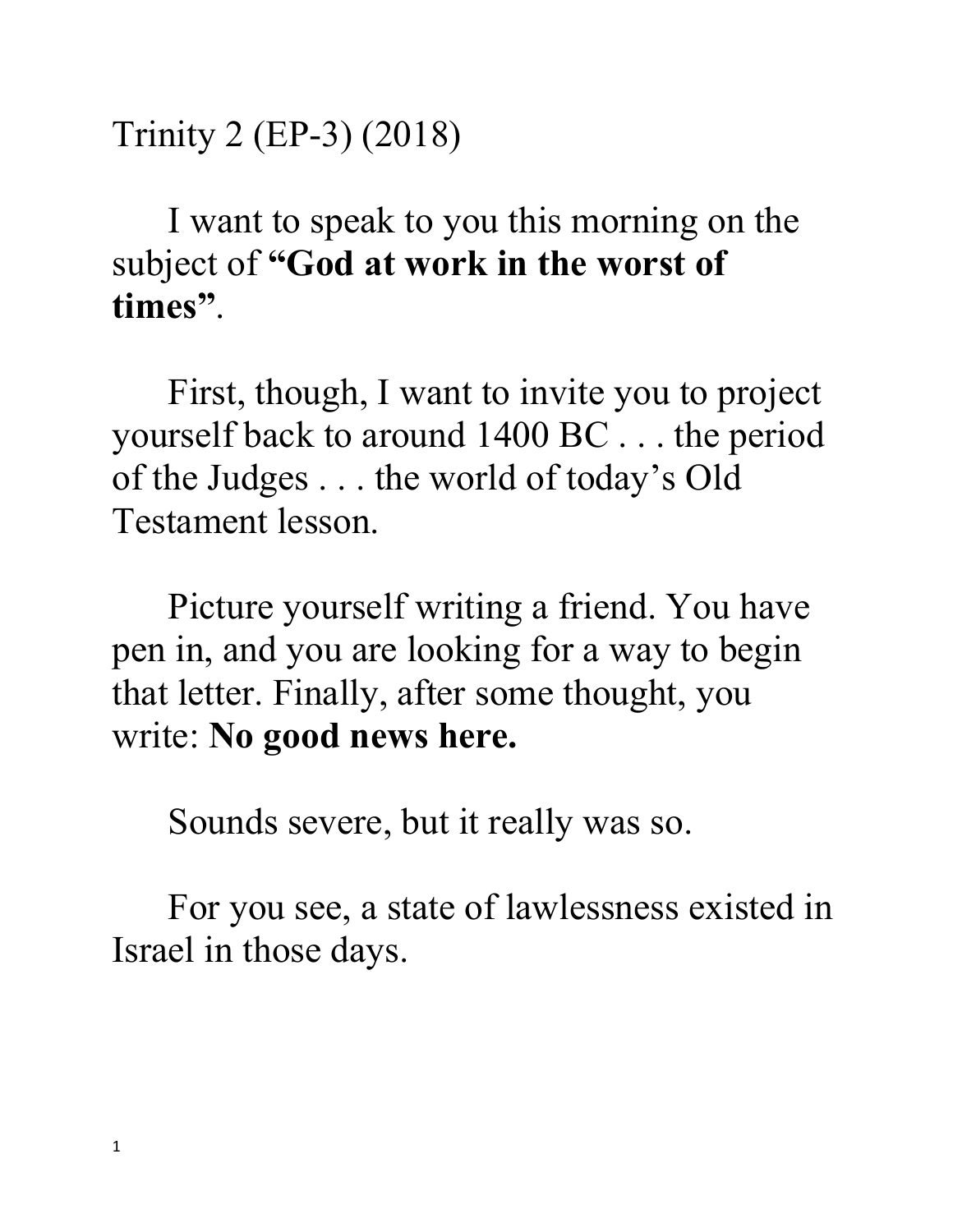"If it feels good, do it." "If it works, it must be alright." If you can get away with it, go for it." Sounds a lot like our own day, doesn't it?

Judges 21:25 tells us everything we need to know about this period:

## **"In those days** *there was* **no king in Israel: every man did** *that which was* **right in his own eyes."**

God was *supposed* to be their King, but they had dethroned Him and enthroned "self".

As a result, things were about as bad as they could get. Violence, discord and every evil way was the order of the day.

But, what else was going on in Israel in those days?

Not surprisingly, religion was at a low ebb. The religious establishment had lost credibility with the people.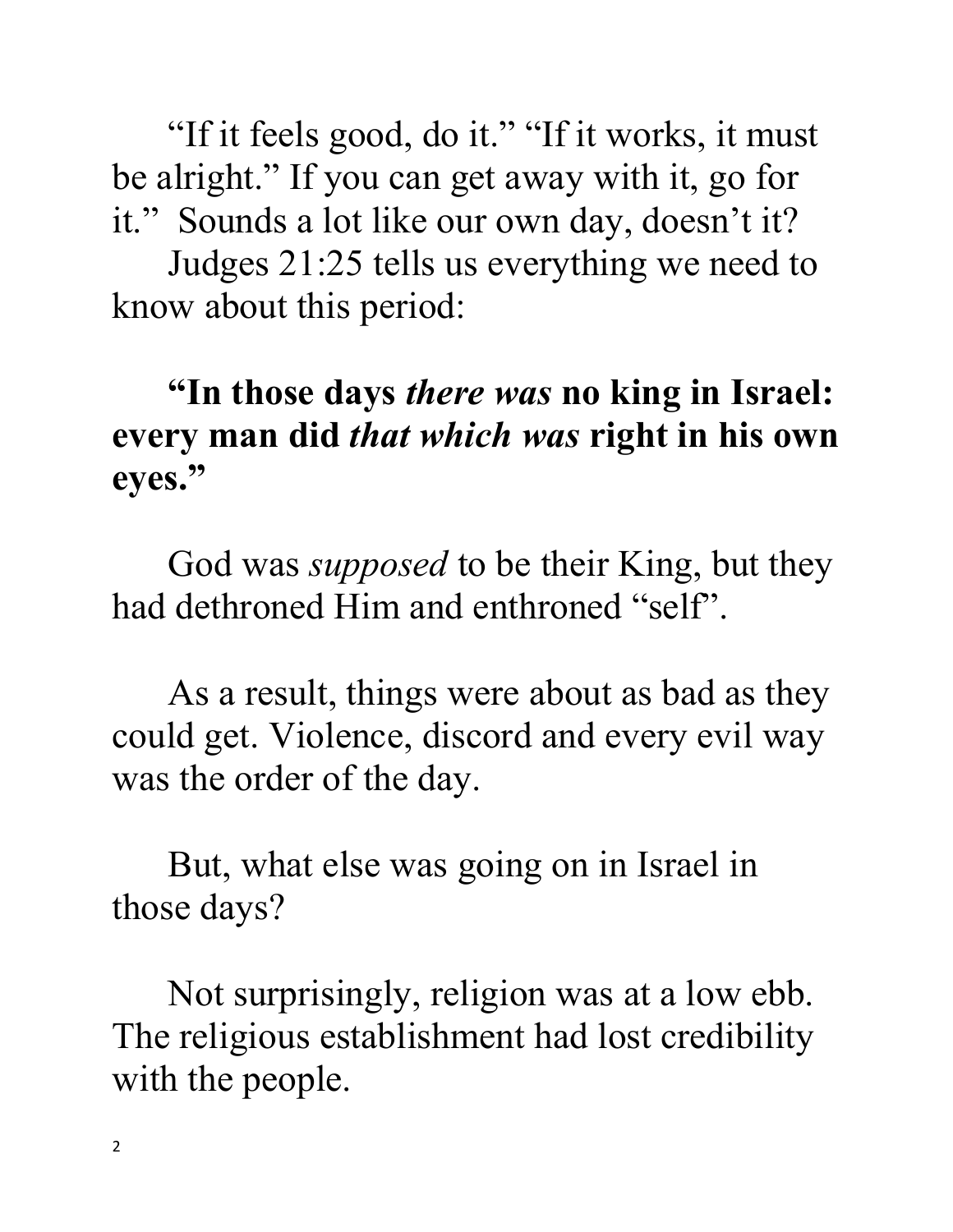One character we meet in today's reading is an elderly priest by the name of Eli He was in charge of the worship at the Tabernacle in Shiloh.

During the days of King David, the centre of Israel's worship would get moved to Jerusalem. But not yet. Shiloh was where you went to do business with God in this period.

But, Eli was more than a priest. He was one of those Judges from which this period gets its name. A Judge in those days was not someone who heard cases in a court of law, but one who led the nation, especially in times of crisis.

Eli himself seems to have been a good man, but his sons **Hophni** and **Phinehas** were another matter.

They were greedy and stole as much as they could of the meat brought for sacrifice to the Tabernacle.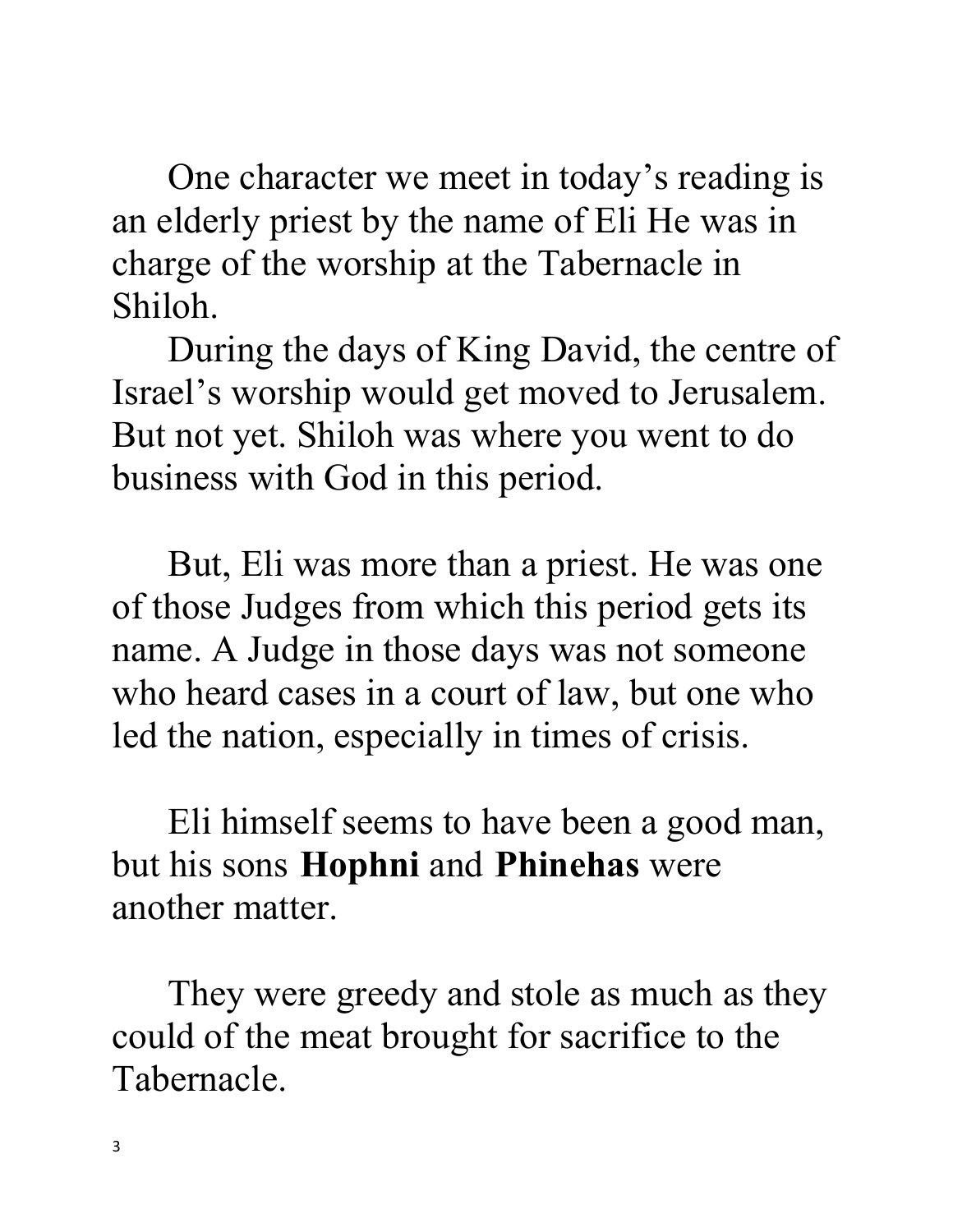If anyone did not hand over willingly what they asked for, they would threaten them and take it by force. They were nothing more than bully boys.

But they had other faults as well. They would solicit and make lewd comments to women at the very door of the tabernacle.

Everyone knew what they were up to, but it didn't matter. They were absolutely shameless.

O yes, on occasion, aged Eli would give them a mild rebuke, but it made no difference. They carried on just the same. They didn't fear God. Why should they fear their dad?

These two boys were scoundrels of the first order. The tragedy is that Eli did nothing to correct the situation. He tolerated it. He did not remove them.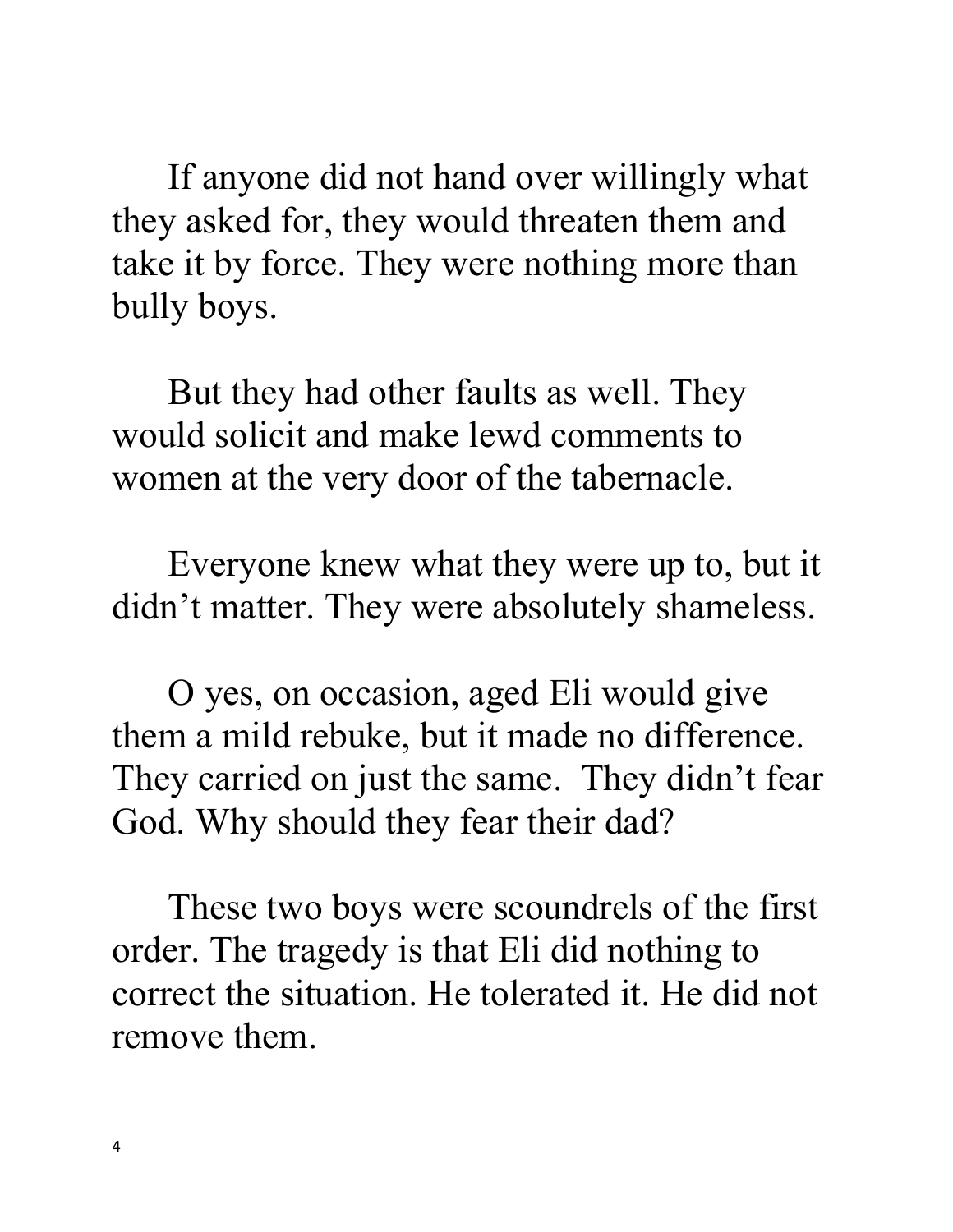In the city in which I grew up, there was an incident at the First Baptist Church. The minister at the time, a Mr. Craig, a married man, had some ladies – members of the congregation – he was seeing on the side.

Well, one found out about the others and was highly indignant and went and reported the matter to the Board of Deacons.

Well, Mr Craig was out of the pulpit by the next Sunday.

But, let's suppose the powers-that-be had done nothing. Or, if they had just told him: "Now, now, preacher, don't do that" and he had continued on?

Well, you know what would have happened. The venerable First Baptist Church, located as it was, across from the state capitol, would have lost credibility in the community.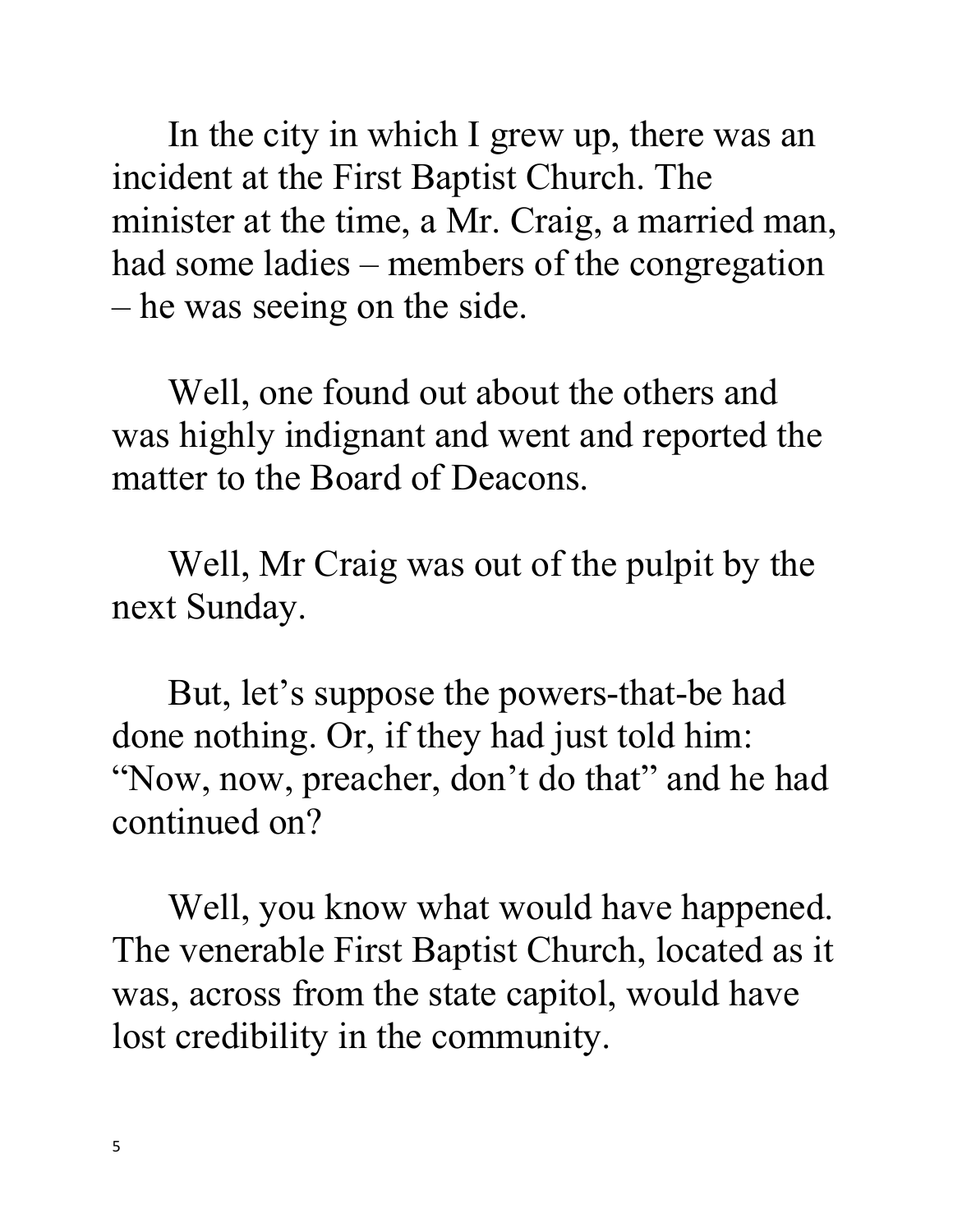It would have lost its moral authority. It would have been a laughing stock.

Well, that is just what had happened in Israel as a result of the escapades of Hophni and Phinehas.

Would you go to these two priests for spiritual counsel and direction? Would you expect to hear the Word of the Lord coming from their lips?

I doubt it. They were a disgrace to their office, and the whole nation was suffering because of them. Religion was at a low ebb.

But, it gets worse. All this is going on, and God Himself seems nowhere to be found. We read:

**"The word of the LORD was precious [scarce] in those days; there was no open vision."**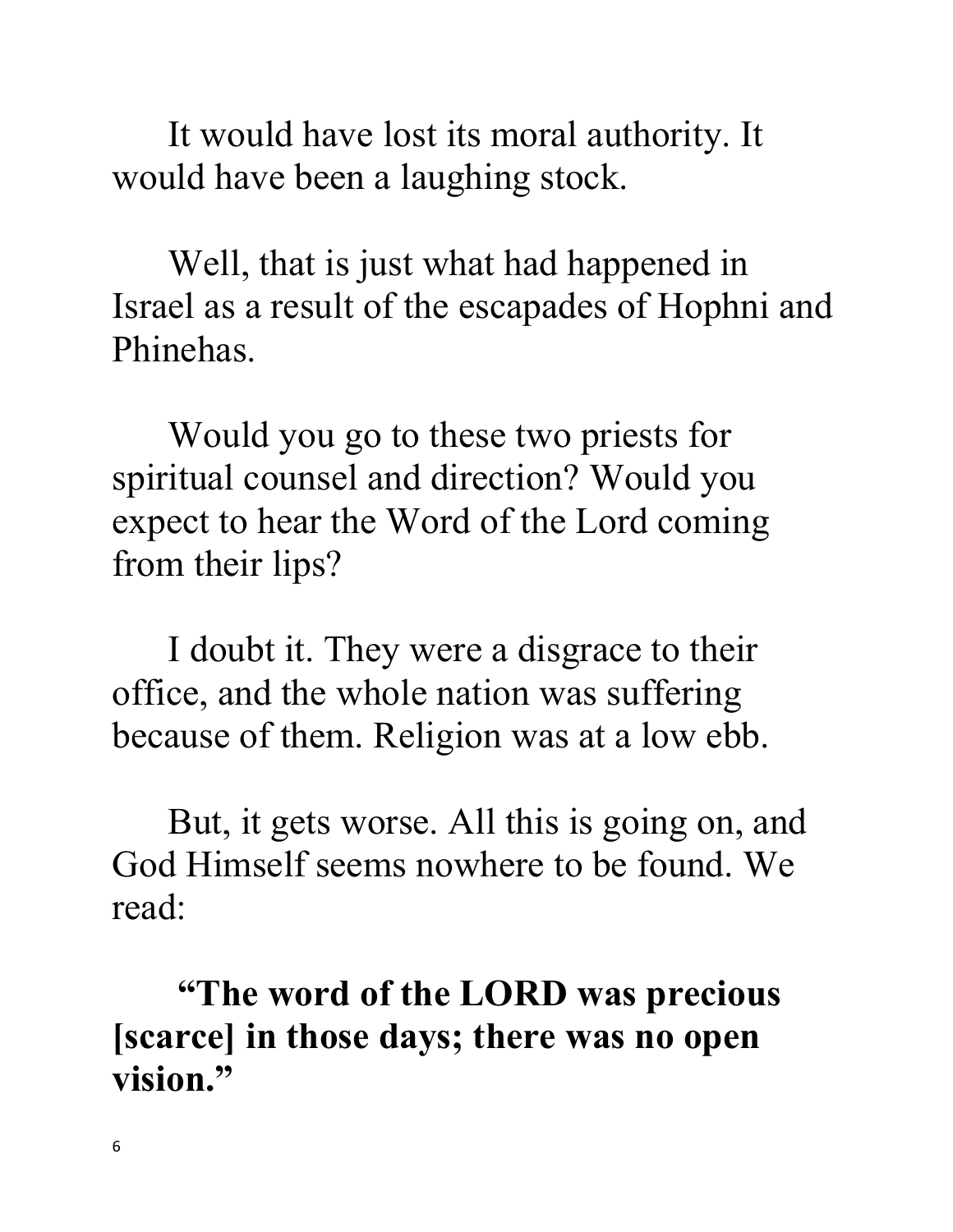Language found in the OT book of Amos would equally apply to this period: "**There was a famine in the land."**

This famine was not a famine of food, but of the word of the Lord.

Again, I think we can see parallels to our own day.

We have churches on every corner, but the word of God is not going forth in all of them.

In many, entertainment and self-affirmation has replaced a thoughtful reading and exposition of the Word of God.

In some, if you go to their services, God is talked about, but is in fact an interloper. Rather, *It's all about me! My* this and *my* that.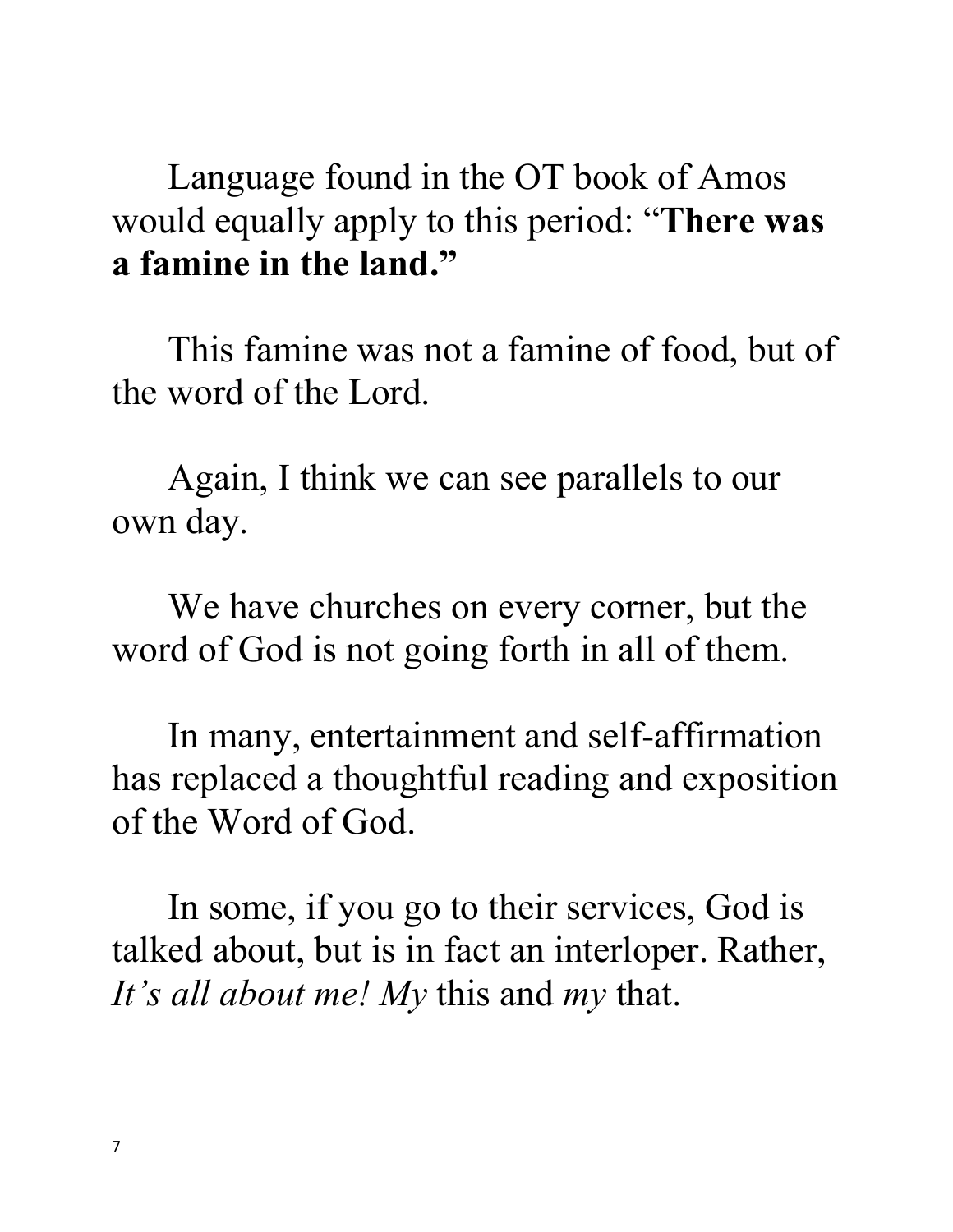Ravi Zacharias, perhaps the greatest Christian apologist of our day, recently said that people who regular attend these types of churches will not be able to stand up to contemporary challenges, in particular the challenge of Islam."

Why? Well because they have no sure foundation. Everything is shifting with the culture.

Lights, drums, repetitive choruses may create a mood . . .

A coffee bar may evoke conversation . . .

A positive, fluffy, theological vaporous message from the pulpit may bring forth some good vibes . . .

But what about the Word of the Lord?

What about the famine in the land?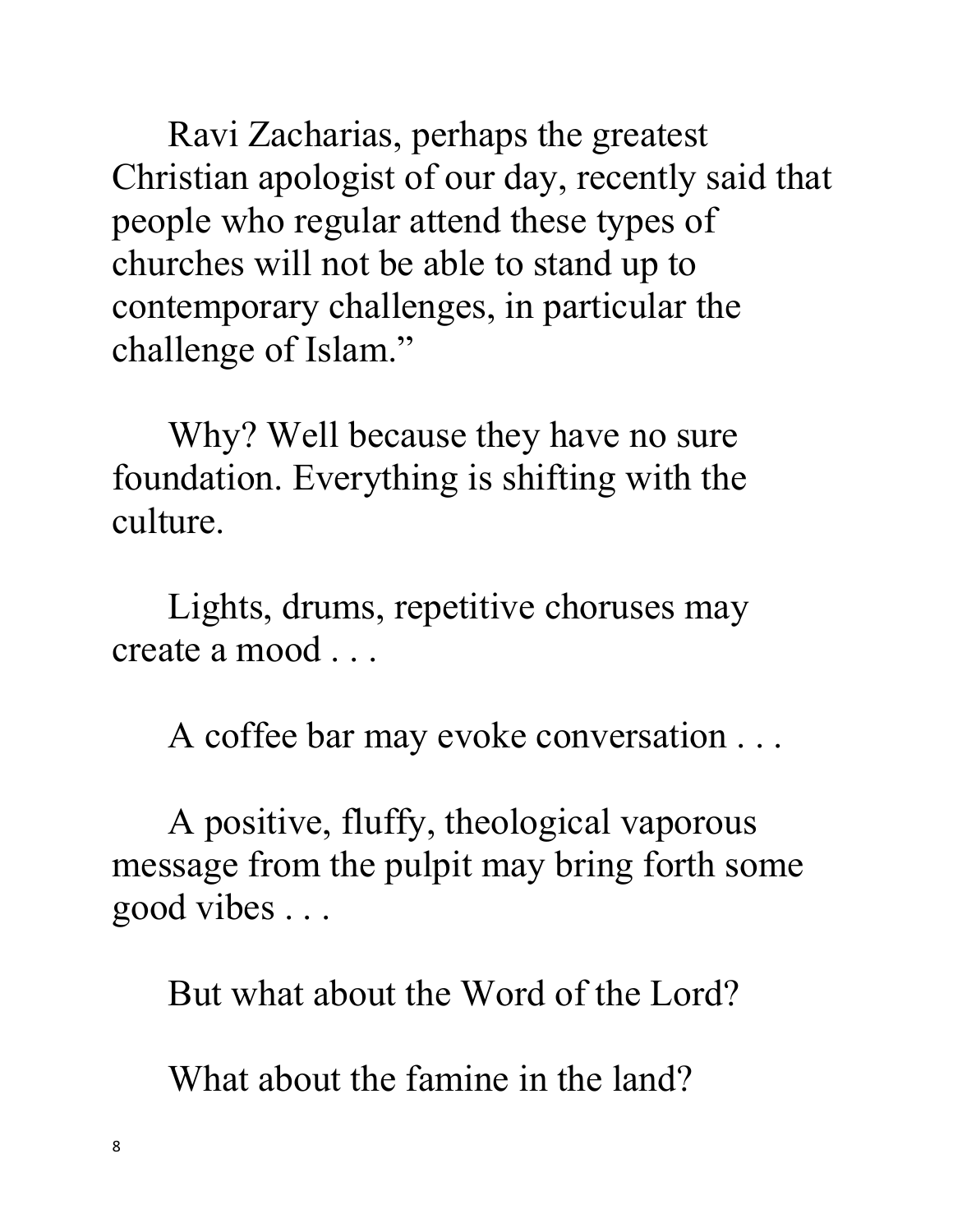No, good news here . . . just as there was no good news in Israel in the days of the Judges.

But, where is God? Is He oblivious to what was going on on Planet Earth?

If He isn't, why doesn't He do something about it?

We find our answer – at least partially – in Chapter 3 of 1 Samuel.

It is the same answer Longfellow gives when he writes:

**Though the mills of God grind slowly; Yet they grind exceeding small; Though with patience He stands waiting, With exactness grinds He all.**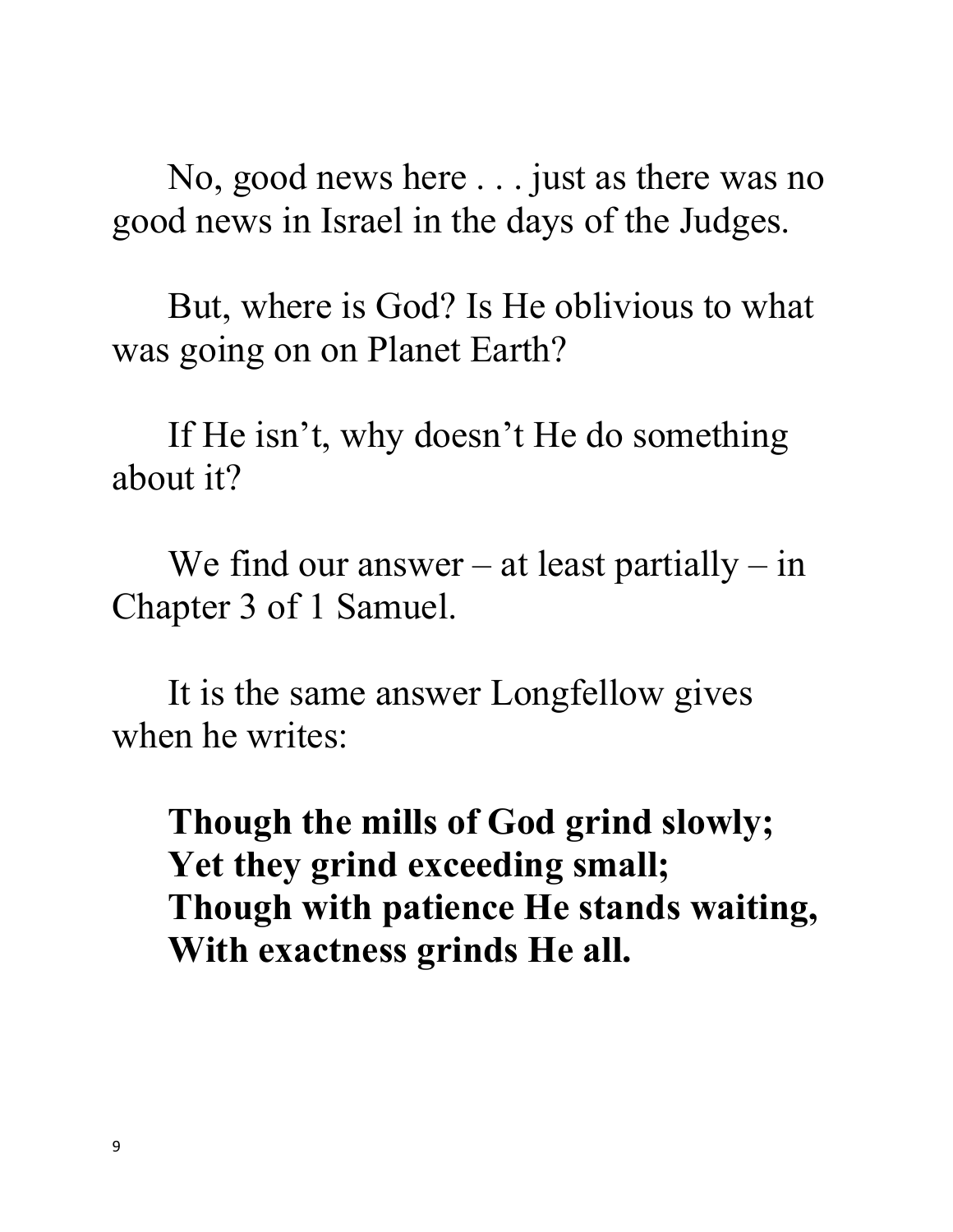In other word, a time of reckoning is coming, but coming on God's timetable, not ours.

God <u>does</u> have a plan, and that plan is being worked out, even when we don't see it.

 In today's reading, God reveals His plan to the boy Samuel. Samuel, in turn, delivers it to Eli. What is it?

It is this: Wicked Hophni and Phinehas are going to be cut off. Indeed, Eli's whole line of descent is going to perish from the earth. As a result, all Israel will know that there is a God in heaven.

The fate of these religious leaders of old time stand as a warning to those of us who minister at God's altar today. God is not mocked. A day of reckoning is coming for those who trifle with sacred things, those who feed the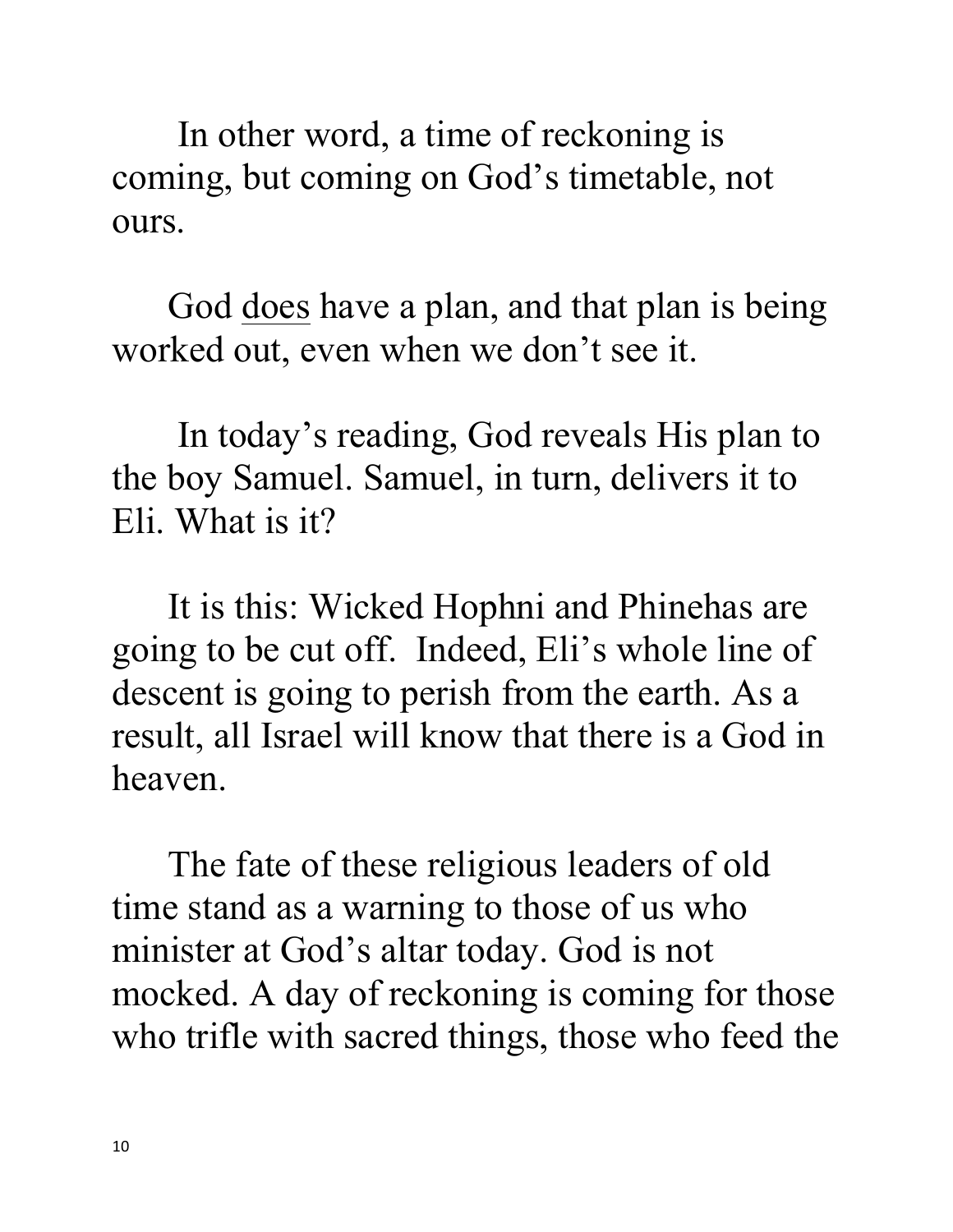sheep with something other than the Word of the Lord.

But there is more.

God has a bigger plan, and it involves Samuel. He will lead the nation.

The boy Samuel hears the word of the Lord that night in the Tabernacle and repsonds with: **"Speak, Lord, for thy servant heareth."**

But that is not the only time he will hear and respond to the God's call.

Verse 21 of chapter 3 says:

## **"And the LORD appeared again in Shiloh: for the LORD revealed himself to Samuel in Shiloh by the word of the LORD."**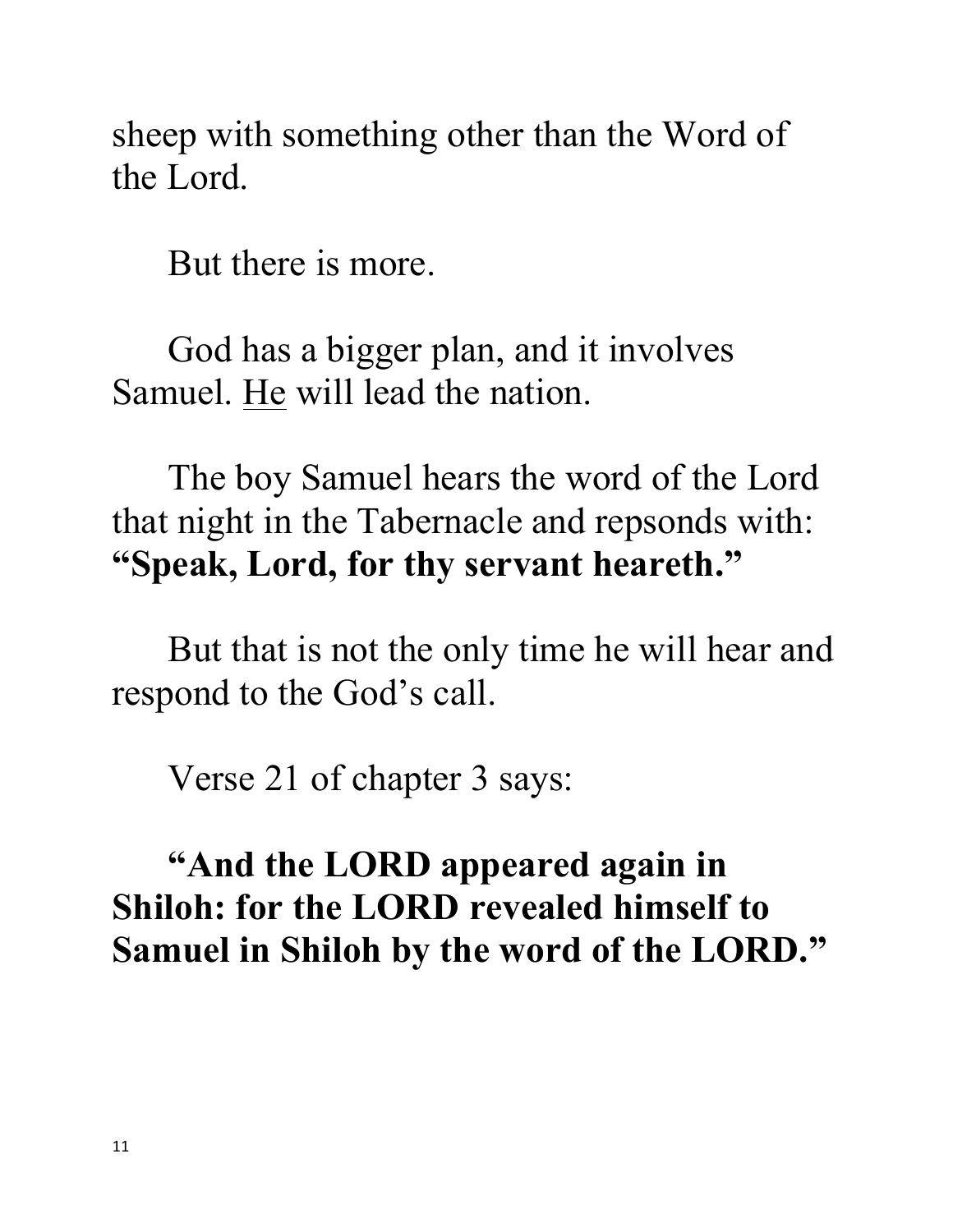The chapter begins in darkness. The word of the Lord was precious or scarce in those days. Revelation seems to have ceased.

But it ends in a burst of light. God is again speaking, and Samuel is His chosen agent.

He will judge Israel, not Hophni and Phinehas.

But more significantly, still, at the end of his life, he will anoint King David, from whose line will come a Saviour. We know that saviour's name – Jesus.

My message to you this morning is that God stays on the job in the worst of times. He is at work right now. Be encouraged.

Perhaps you are going through a hard time in your own life right now.